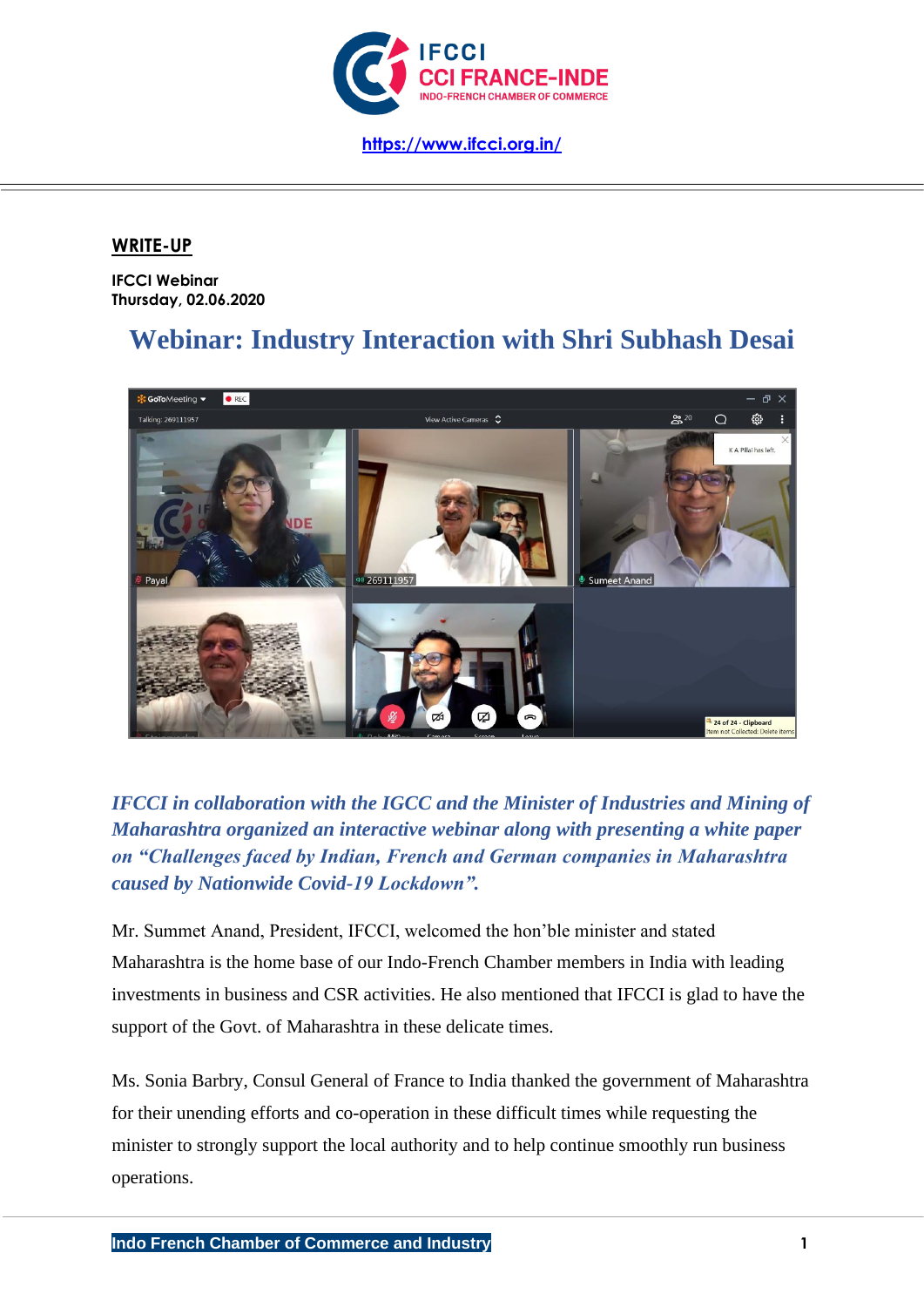

**<https://www.ifcci.org.in/>**

The webinar highlighted the discussion ranging from the state migrant workers to convince appealing to local guides and expanding trade in their state. Mr. Desai who acknowledged the French and German presence in the state of Maharashtra emphasized on 'Mahaparvan'' the master license to start production and grant permission to operations. Highlighting the strength of investors, he spoke of the industrial management and the measures to be taken care of while establishing this cordial relationship with a mutual interest.

The webinar was followed by a series of questions by the distinguished participants who spoke of the challenges they faced and the liberties & support they look forward to from the government in these crucial times of Covid-19.

Mr. Desai then assured that the government will consider and take care of the industrial investments. Especially of the SME's and help tackle the operational issues like non-essential services, export-oriented business, equipment for defense sector and ago based goods processing. Before concluding his speech, Mr. Desai wished luck and strength to all machinery of all chambers.

Director General of IFCCI, Ms. Payal S Kanwar and Director General of IGCI- Mr. Bernhard Steinrücke shared their vote of thanks to the honorable minister and the participants for their valuable time and cooperation. The webinar was well received and appreciated by all.

## **About Indo-French Chamber of Commerce & Industry (IFCCI)**

Established in 1977, the Indo-French Chamber of Commerce belongs to a worldwide network of 120 French Chambers (CCIFI) in 90 countries with over 33,000 companies. One of the most active bilateral chambers in India, the Indo-French Chamber is a private association that promotes mutually beneficial trade relations between India & France and caters for its members' needs and interests. The Chamber has four offices in Mumbai, New Delhi, Chennai, Bangalore and two representations in Chandigarh and Pune .For more information, please visi[t https://www.ifcci.org.in/](https://www.ifcci.org.in/)